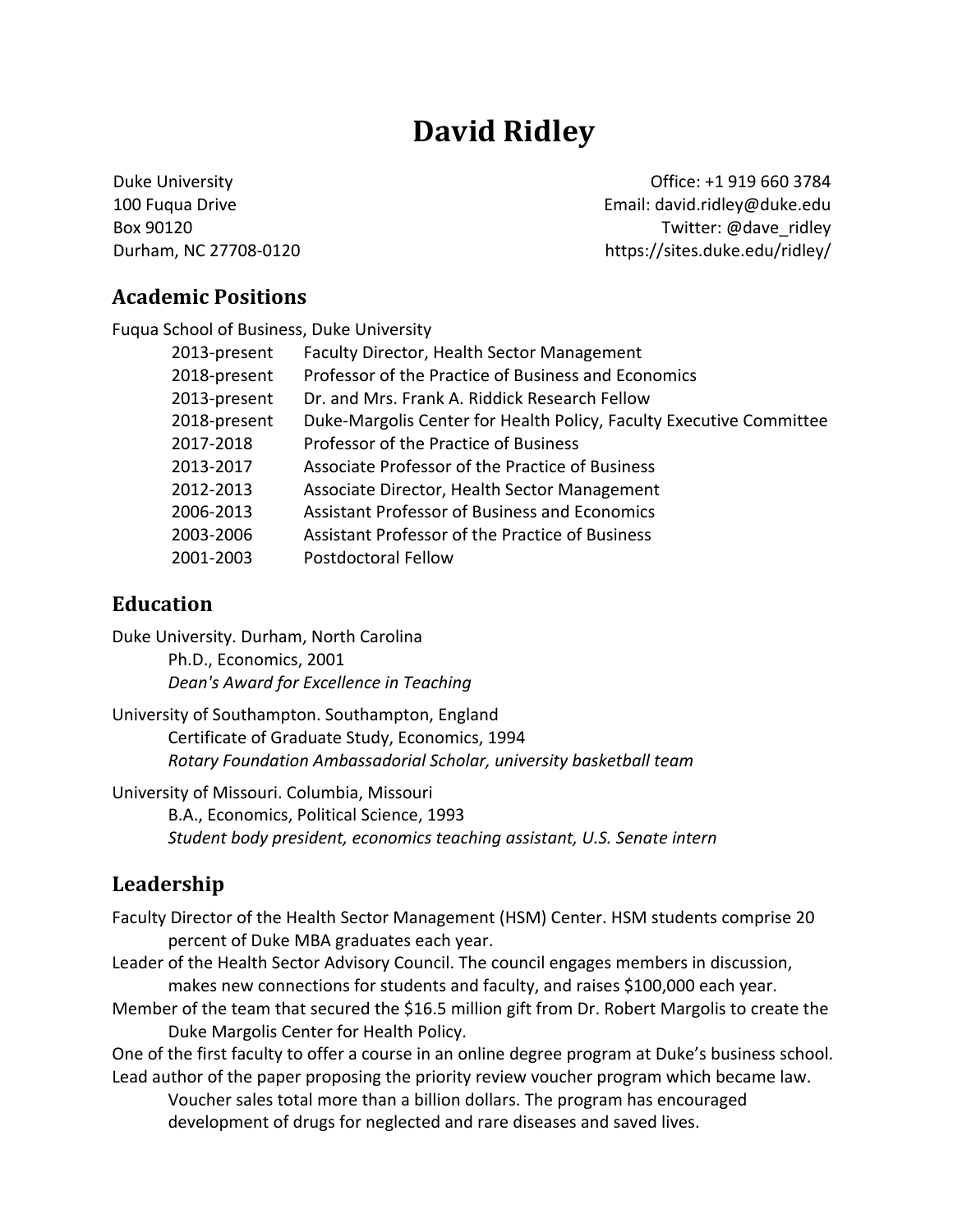### **Publications**

- David B. Ridley, Pranav Ganapathy, and Hannah E. Kettler. 2021. "US Tropical Disease Priority Review Vouchers: Lessons in Promoting Drug Development and Access." *Health Affairs*, 40(8): 1243‐1251.
- David B. Ridley and Chung‐Ying Lee. 2020. "Does Medicare Reimbursement Drive up Drug Launch Prices?" *The Review Economics and Statistics*, 102(5): 980‐993.
- Margaret K. Kyle, David B. Ridley, and Su Zhang. 2017. "Strategic Interaction among Governments in the Provision of a Global Public Good." *Journal of Public Economics*, 156: 185–199.
- Ali Yurukoglu, Eli Liebman, and David B. Ridley. 2017. "The Role of Government Reimbursement in Drug Shortages." *American Economic Journal: Economic Policy*, 9(2): 348‐382.
- David B. Ridley and Su Zhang. 2017. "Regulation of Price Increases." *International Journal of Industrial Organization*, 50: 186–213.
- David B. Ridley, Jeffrey L. Moe, and Nick Hamon. 2017. "A Voucher System to Speed Review Could Promote a New Generation of Insecticides to Fight Vector‐Borne Diseases." *Health Affairs*, 36(8): 1461‐1468.
- David B. Ridley. 2017. "Priorities for the Priority Review Voucher." *The American Journal of Tropical Medicine and Hygiene*, 96(1): 14‐15.
- David B. Ridley, Jennifer Dent, and Christopher Egerton‐Warburton. 2016. "Efficacy of the Priority Review Voucher Program." *Journal of the American Medical Association*, 315(15): 1659‐1660.
- David B. Ridley and Stephane A. Régnier. 2016. "The Commercial Market for Priority Review Vouchers." *Health Affairs*, 35(5): 776‐783. *Selected by the Financial Times as a top 100 paper by business school faculty for social impact for papers published between 2014 and 2019.*
- David B. Ridley, Xiaoshu Bei, and Eli Liebman. 2016. "No Shot: US Vaccine Prices and Shortages." *Health Affairs*, 35(2): 235‐241.
- Anirban Basu, Kirsten Axelsen, David C. Grabowski, David O. Meltzer, Daniel Polsky, David B. Ridley, Daniel Wiederkehr, and Tomas J. Philipson. 2016. "Real World Data: Policy Issues Regarding Their Access and Use." *Medical Care*. 54(12): 1038‐1044.
- Stephane A. Régnier and David B. Ridley. 2015. "Forecasting Market Share in the United States Pharmaceutical Market." *Nature Reviews Drug Discovery*, 14(9): 594‐595.
- David B. Ridley. 2015. "Payments, Promotion, and the Purple Pill." *Health Economics*, 24(1): 86‐ 103.
- Joshua S. Gans and David B. Ridley. 2013. "Innovation Incentives under Transferable Fast‐Track Regulatory Review." *Journal of Industrial Economics*, 61(3): 789‐816.
- Peter Arcidiacono, Paul B. Ellickson, Peter Landry, and David B. Ridley. 2013. "Pharmaceutical Followers." *International Journal of Industrial Organization*, 31(5): 538‐553. *Paul Geroski Award for one of the two best papers in the journal that year.*
- David B. Ridley. 2013. "Hotelling's Law." In D. Teece and M. Augier, eds. *Palgrave Encyclopedia of Strategic Management*.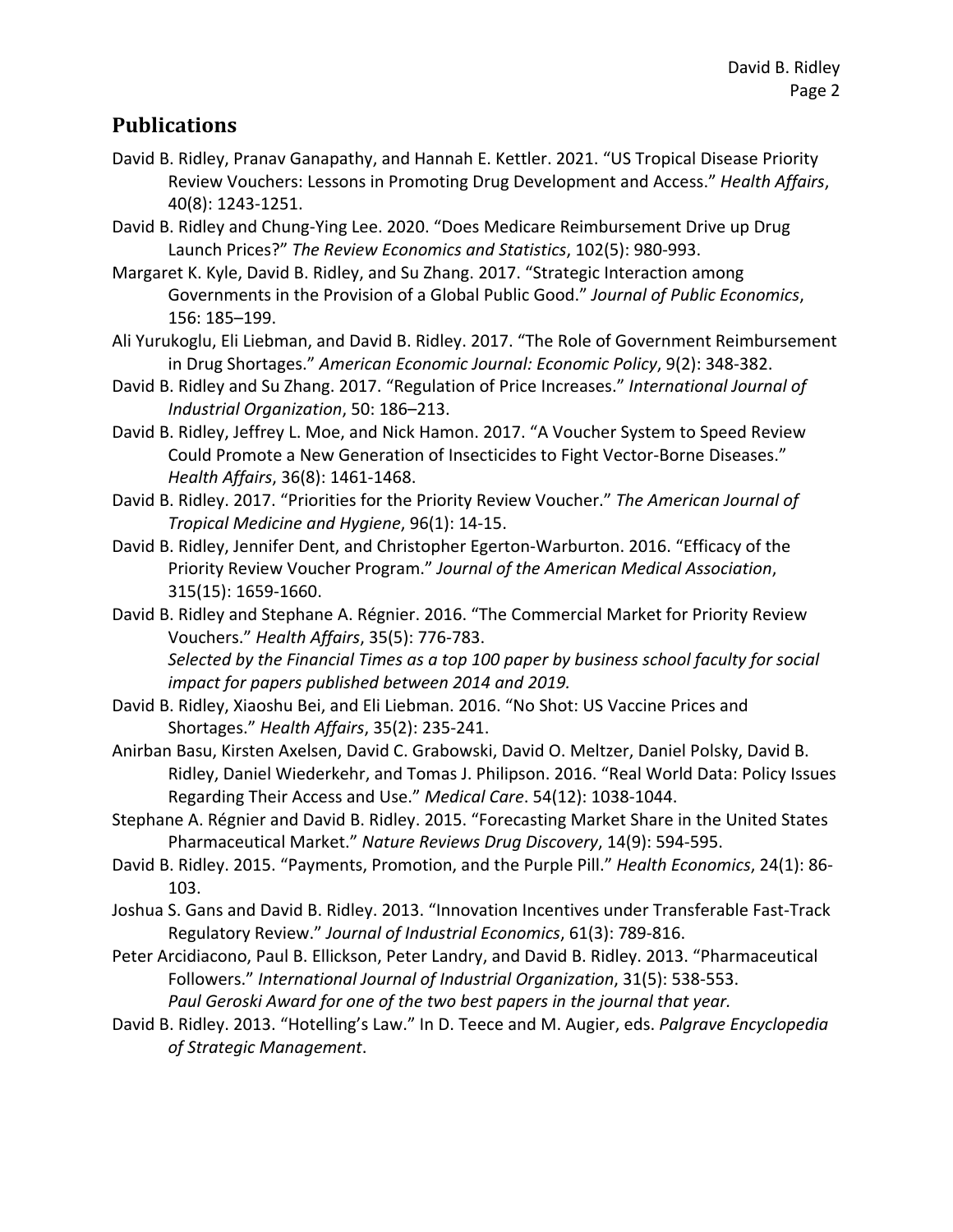- Adrian Towse, Eric Keuffel, Hannah E. Kettler and David B. Ridley. 2012. "Drugs and Vaccines for Developing Countries." In: P. Danzon and S. Nicholson, eds. *Oxford Handbook of the Economics of the Biopharmaceutical Industry*.
- David B. Ridley and Alfonso Calles Sánchez. 2010. "Introduction of European Priority Review Vouchers to Encourage Development of New Medicines for Neglected Diseases." *The Lancet*, 376(9744): 922‐927.
- Gabriel A. Picone, David B. Ridley, and Paul A. Zandbergen. 2009. "Distance Decreases with Differentiation: Strategic Agglomeration by Retailers." *International Journal of Industrial Organization*, 27(3): 463‐473.
- Henry G. Grabowski, David B. Ridley, and Jeffrey L. Moe. 2009. "Priority Review Vouchers to Encourage Innovation for Neglected Diseases." In: K. Eggleston, ed. *Prescribing Cultures and Pharmaceutical Policy in the Asia‐Pacific*. Brookings Institution Press, 347‐365.
- Jeffrey L. Moe, Henry G. Grabowski, and David B. Ridley. 2009. "FDA Review Vouchers." *New England Journal of Medicine*, 360(8): 837‐838.
- David B. Ridley. 2008. "Herding versus Hotelling: Market Entry with Costly Information." *Journal of Economics and Management Strategy*, 17(3): 607‐631.
- Henry G. Grabowski, David B. Ridley, and Kevin A. Schulman. 2007. "Entry and Competition in Generic Biologics." *Managerial and Decision Economics*, 28: 439‐451.
- David B. Ridley. 2007. "International Price Comparisons for Novel and Follow‐On Drugs." *Value in Health*, 10(6): 510‐511.
- Margaret K. Kyle and David B. Ridley. 2007. "Would Greater Transparency and Uniformity of Health Care Prices Benefit Poor Patients?" *Health Affairs*, 26(5): 1384‐1391.
- David B. Ridley and Kirsten Axelsen. 2006. "Impact of Medicaid Preferred Drug Lists on Therapeutic Adherence." *Pharmacoeconomics*, 24(Suppl. 3): 65‐78.
- David B. Ridley, Henry G. Grabowski, and Jeffrey L. Moe. 2006. "Developing Drugs for Developing Countries." *Health Affairs*, 25(2): 313‐324.

*U.S. Senator Brownback wrote, "After reading their proposal in Health Affairs, I met with Ridley and colleagues to discuss the idea further, and I subsequently drafted an amendment… Indeed, their idea is the heart of my Elimination of Neglected Diseases (END) amendment" which became law.* 

- David B. Ridley, Judith M. Kramer, Hugh H. Tilson, Henry G. Grabowski, and Kevin A. Schulman. "Spending on Postapproval Drug Safety." 2006. *Health Affairs*, 25(2): 420‐428.
- David B. Ridley. 2005. "Price Differentiation and Transparency in the Global Pharmaceutical Marketplace." *Pharmacoeconomics*, 23(7): 651‐658.
- David B. Ridley and Kevin A. Schulman. "Differential Pricing of Pharmaceuticals in the Internet Age." *Journal of Ambulatory Care Management*, 2004. Vol. 27, No. 3: 210‐214.
- Bimal R. Shah, Shelby D. Reed, Jennifer Francis, David B. Ridley, and Kevin A. Schulman. 2003. "The Cost of Inefficiency: A Look at US Hospital Overhead Costs from 1985‐1997." *Journal of Health Care Finance*, 30: 1‐9.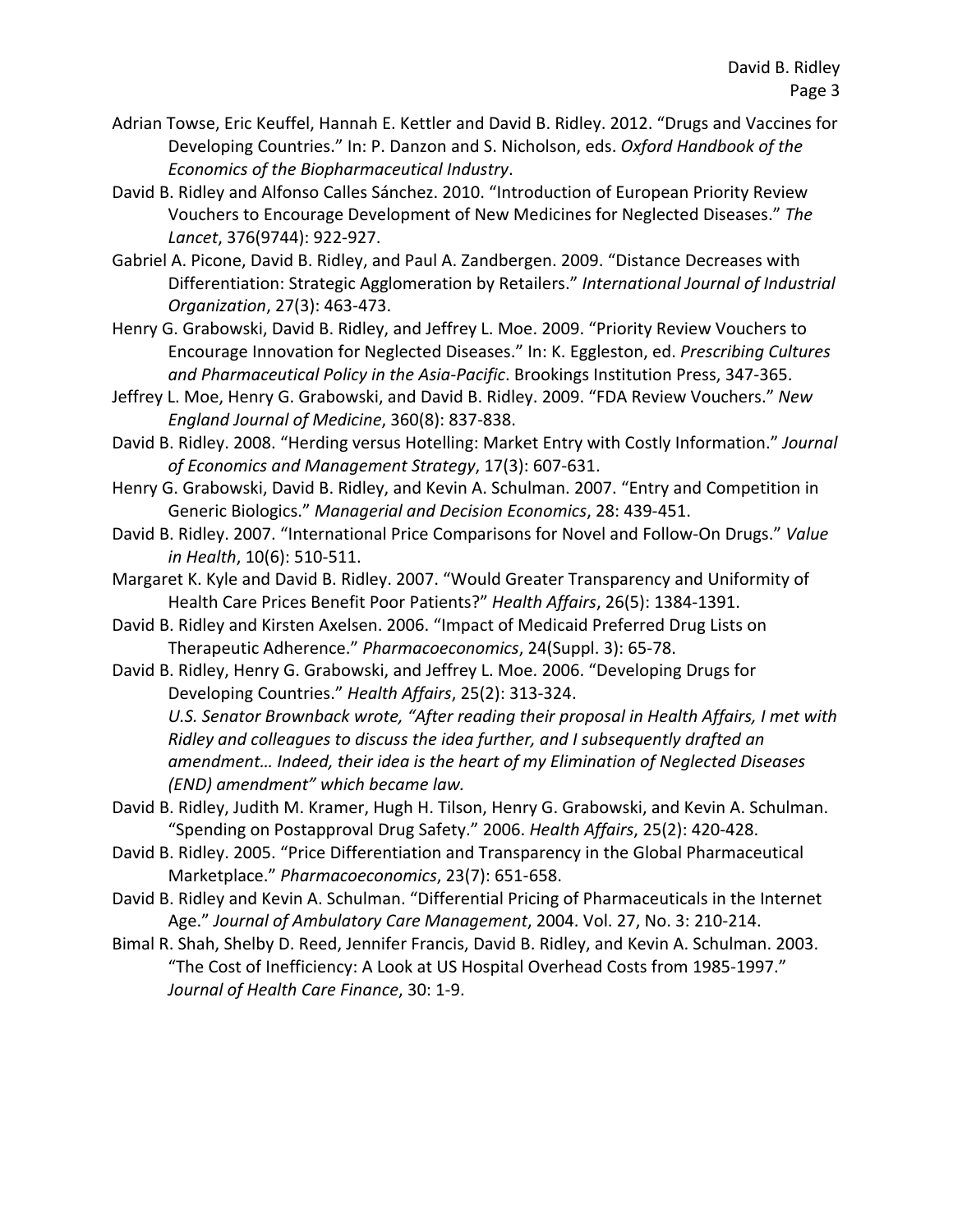# **Select Research Grants**

*Principal Investigator*, "Transferable Exclusivity Voucher Program for Neglected Diseases" sponsored by the Bill & Melinda Gates Foundation (OPP1203383), 2018‐2022.

- *Co‐Principal Investigator*, "Advancing Implementation of Market Incentives for Antimicrobials" sponsored by the Wellcome Trust (213542/Z/18/Z), 2018‐2020.
- *Principal Investigator*, "Strengthening the United States Government's Role in Research and Development for Global Health" sponsored by the Program for Appropriate Technology (PATH), 2016‐2017.
- *Investigator*, "Determinants and Consequences of Alcohol Consumption" sponsored by the National Institutes of Health (R01 AA012162), 2005‐2010.
- *Principal Investigator*, "Market Mechanisms for Drug Development" sponsored by the Center for the Advancement of Social Entrepreneurship, 2004‐2005.
- *Investigator*, "Under‐Investment in Global Diseases" sponsored by the GlaxoWellcome Foundation, 2003‐2005.

# **Teaching**

Courses taught to masters students

*Biotech and Pharmaceutical Strategy* (a strategy course from discovery to generics) *Health Care Markets* (a broad health care strategy course with a focus on insurance) *Health Care Policy* (a health policy course culminating in a week in Washington, DC) *Health Institutions and Change* (an overview of health care with a focus on the US) *Life Sciences Strategy* (strategy and economics for pharmaceuticals, biotech, & devices) *Seminars in Health Care* (a seminar with guest speakers from industry and government) Courses taught to undergraduate students

*Health Economics* (a course applying tools from economics to problems in health care)

*Industrial Organization* (a course on business economics with tools from game theory) *Principles of Microeconomics* (a survey course on microeconomics)

Open‐enrollment short courses

*Drug Development, Reimbursement, and Regulation Navigating Health Care Trends*

Awards

*Department of Economics Distinguished Teaching Award*, 1997, 1998, 1999, 2000 *Duke University Dean's Award for Excellence in Teaching*, 2000 *Duke MBA Daytime Elective Award,* 2006 (honorable mention), 2020 (runner up) *Duke MBA Weekend Elective Award*, 2007, 2016, 2018 (runner up), 2020 *Duke MSQM Health Analytics Award*, 2022 (runner up)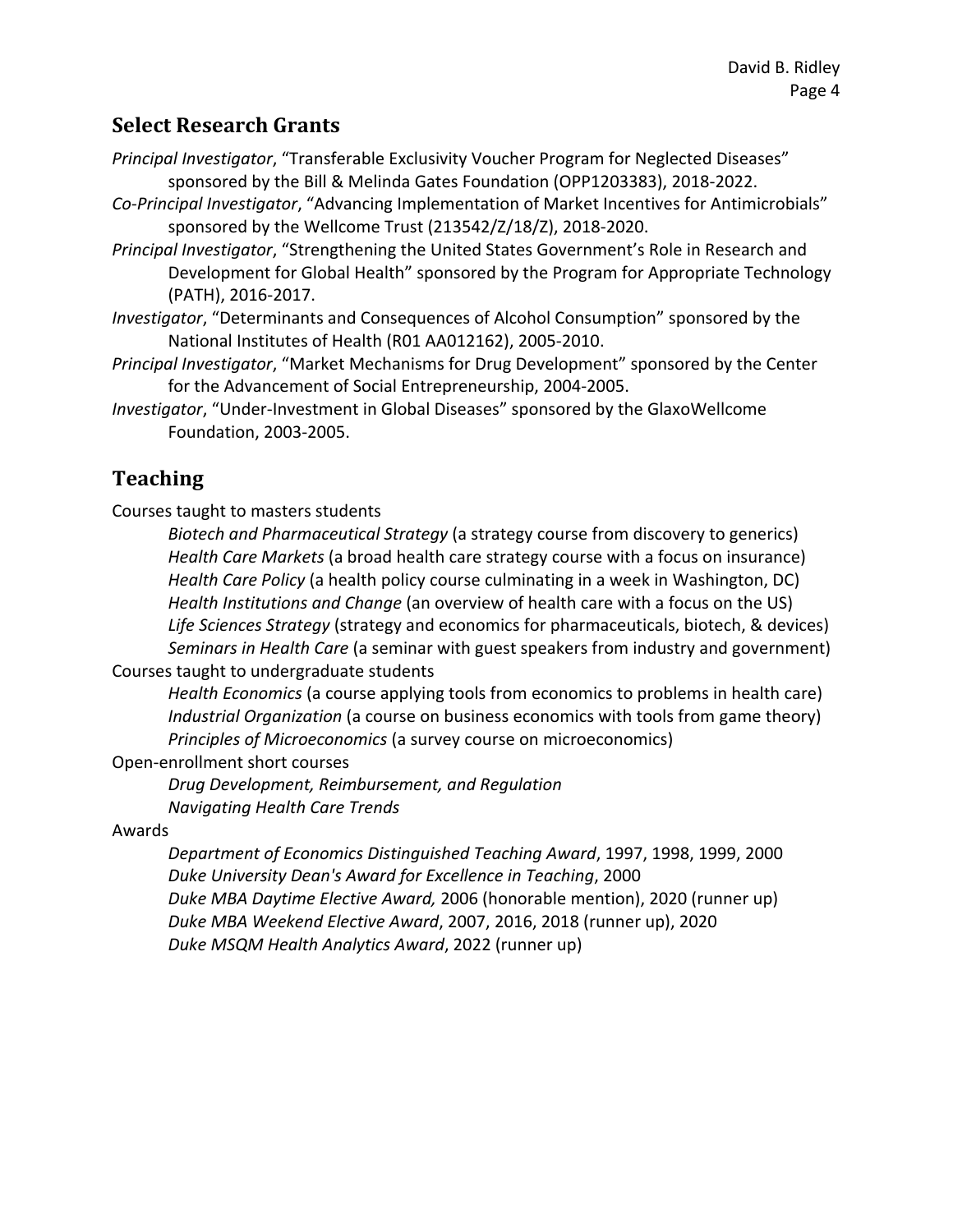### **Presentations**

Academic Conferences

*Academy Health (2007) Academy of Management (2009, 2010, 2012, 2014) Allied Social Science Associations (2005 AEA, 2015 iHEA) American Society of Health Economists (2006, 2008, 2010, 2012, 2014, 2016) Annual Health Economics Conference (2004, 2008, 2012) COVID‐19 Global Health Equity Symposium, University of British Columbia (2021) Duke University School of Law Intellectual Property Conference (2009, 2013) International Health Economics Association (2005, 2007, 2011, 2017) International Industrial Organization Conference (2016) National Bureau of Economic Research Summer Institute (2008) Society for Economic Measurement (2016) Southern Economic Association (2000, 2006, 2013) Strategy and the Business Environment (2011) Tufts Conference on Neglected Diseases in the Developing World (2009) Western Economic Association (2003, 2009, 2014) Wharton Conference on the Biopharmaceutical Industry (2009)* Government Talks *Congressional Budget Office (2017) Department of Justice (2011) Federal Trade Commission (2006) Food and Drug Administration (2018) Government Accountability Office (2022) National Academy of Sciences, Institute of Medicine (2010) USPTO/Kauffman Conference on Patents, Entrepreneurship, and Innovation (2012) Walter Reed Army Institute of Research (2019)* Industry Conferences *Bates White Healthcare & Life Sciences Symposium (2013, 2014, 2018) BIO International Convention (2009) Drug Information Association (2004, 2009) International Federation of Pharmaceutical Manufacturers Associations (2004) NC BIO (2021) Priority Review Voucher Summit (2016, 2017, 2018)* University Seminars *Arizona State University (2013) Boston University (2021) Cornell University (2009) Emory University (2017) Indiana University (2013) University of California‐Los Angeles (2010, 2013) University of Chicago (2011) University of Florida (2010)*